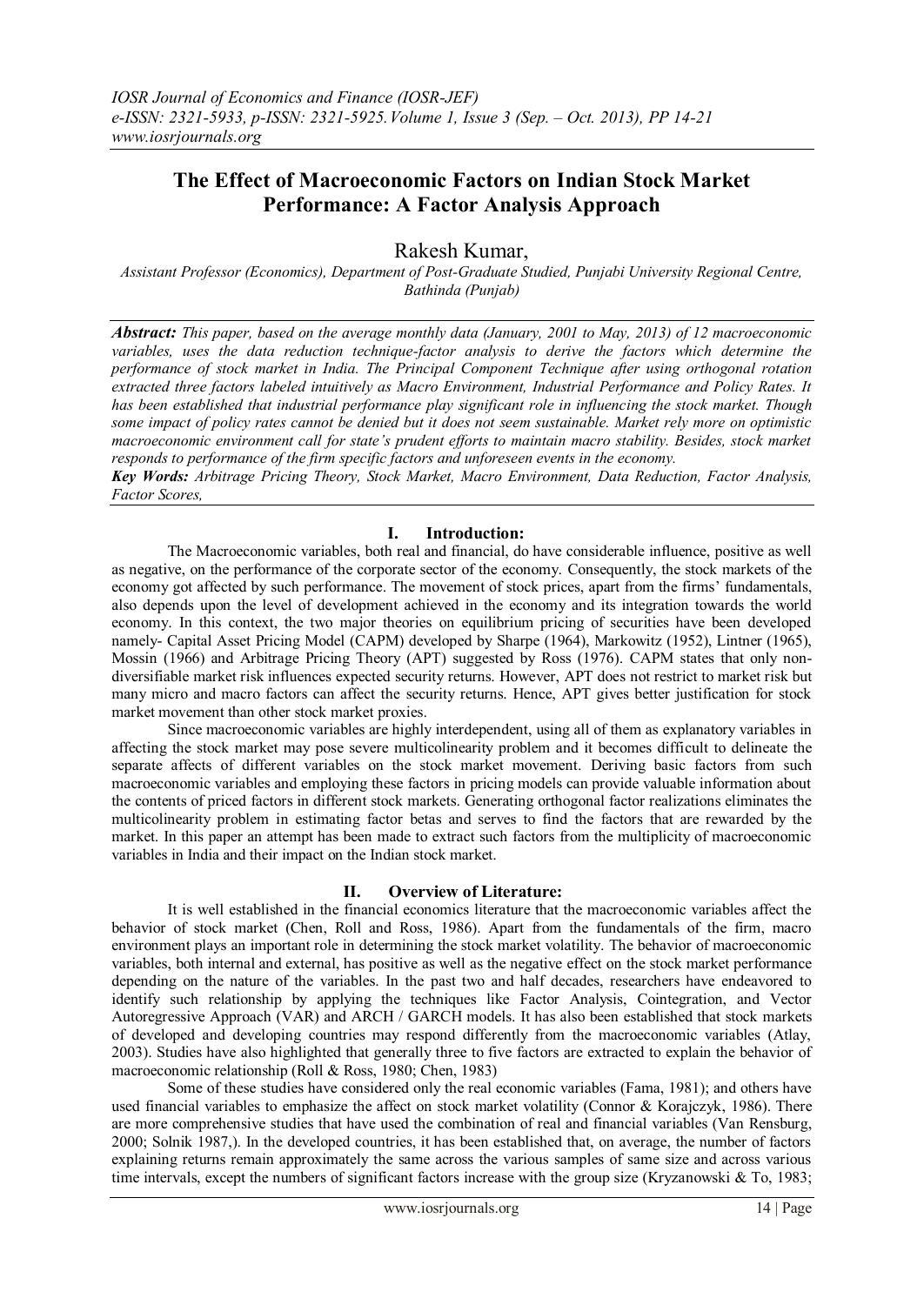Dhrymes et. al. 1984). It has been proved in the literature that exploratory factor analysis technique is better than the confirmatory factor analysis technique (Garret & Priestley, 1997).

Besides, more selective studies have been done to explain the volatility of stock market. As money supply and oil prices are more important variables in the crude producing countries. These two factors were able to explain considerably the variation in the stock market in the Iranian economy (Mohseni, 2007). Since the less developed countries of South Asia including India are relatively less integrated to the world, hence international macro economic variables have insignificant though positive role in explain the shakiness of stock markets. Moreover, these economies did not depict any long run relationship between stock market and the exchange rate (Smyth & Nandha, 2003). However, some studies have found a significant positive relationship between stock market and exchange rates (Smith,1992; Solnik, 1987; Aggarwal, 1981) while others have reported a significant negative relationship between the two (Soenen & Hennigar, 1988).

#### **Scope and Objectives:**

Money supply in any economy has considerable effect on the other macroeconomic variables depending on the strength of money multiplier; hence it has been included in the analysis represented by broad money supply measure  $(M_3)$ . Consumer price index is a reflection of inflation in the economy and its high level may threaten the macroeconomic stability and thus the stock market becomes more volatile. Therefore, consumer price index has been included in the study as a macroeconomic variable. In the trading economies, exchange rate has a great influence on the stock market behaviour. The present research has identified dollar price level as a factor explaining the stock market variations. India is dependent on other nations for more than three fourth of their crude oil need. Any movement in the international crude prices considerably affects the national economy and ultimately reflected in the stock market of the country. Gold Price is included in the study as a variable to examine whether gold price embodies any additional significant relation with share market movements. Since, gold has an asset value; it works as an important saving material. The strength and stability of the host country's currency is measured by the level and the volatility of the call money rates. The technology transfer in terms of innovations and invention to developing country like India in terms of FDI and FII has an impact on the stock market. The potential of the economy is strengthened by the foreign exchange reserves which has some impact on the stock market. Repo rate opted by the RBI as a monetary management instrument do provide stimulus or disincentive to market in terms of their investment decisions, obviously it is reflected in the movement of the stock market. The industrial growth rates provide more confidence in the economy hence more faith in the stock market. Surplus Balance of trade grant strengthen the economy in the international arena and help to generate surplus funds to import important needs of the economy, therefore, confidence in the economy improves and ultimately reflected in the stock market, Thus, BOT has been included as a variable in the analysis.

The objective of this paper is to find the influence of such variables on the Indian stock market through the data reduction technique of factor analysis.

#### **Data Description and Sample Period:**

The study covers the period from January 2001 to May 2013. This period witnessed the phases of boom as well as recession, hence may better reflect the performance of macroeconomic variables in the movement of Indian stock market. CNX nifty has been selected as the stock market index and monthly average data has been culled from the national stock exchange (NSE) website. The monthly average data for other selected macroeconomic variables are taken from various websites presented in the following table-1.

| Variable                         | Symbol         | Data Source                 | <b>Unit of Measurement</b> |
|----------------------------------|----------------|-----------------------------|----------------------------|
| Money Supply                     | M <sub>3</sub> | www.tradingeconomics.com    | Rs. Billions               |
| Consumer Price Index             | <b>CPI</b>     | www.tradingeconomics.com    | Index                      |
| Gold Prices                      | <b>GP</b>      | $www.X-rates.com$           | Per Troy Ounce             |
| Crude Oil Prices                 | COP            | www.indexmundi.com          | \$ Per Barrel              |
| Foreign Exchange Reserves        | <b>FER</b>     | www.tradingeconomics.com    | Rs. Billions               |
| Foreign Direct Investment        | <b>FDI</b>     | www.tradingeconomics.com    | <b>USD Millions</b>        |
| Foreign Institutional Investment | <b>FII</b>     | www.tradingeconomics.com    | Rs. Crores                 |
| Call Money Rate                  | <b>CMR</b>     | www.allbankingsolutions.com | Percentage                 |
| Balance of Trade                 | <b>BOT</b>     | www.tradingeconomics.com    | Rs. Billions               |
| Foreign Exchange Rate            | <b>ER</b>      | www.X-rates.com             | $Rs. vs.$ $S$              |
| Repo Rate                        | Repo           | www.allbankingsolutions.com | Policy Rate                |
| <b>Industrial Growth Rate</b>    | IGR            | www.tradingeconomics.com    | Percentage                 |

#### **Table-1: Macroeconomic Variables Used in the Analysis**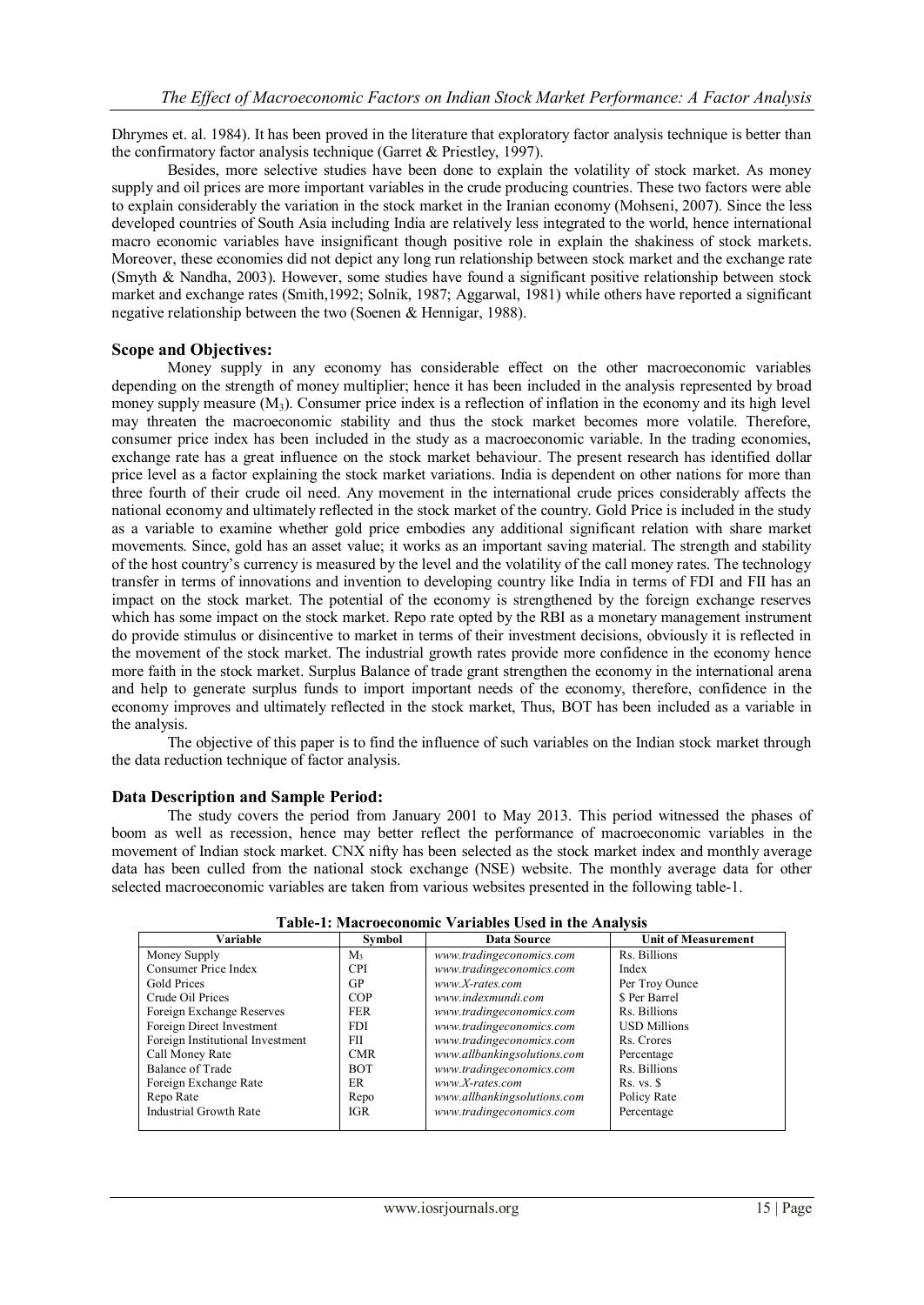The above table depicts that variables from all segments of the economy are used which have potential to influence the movement of the stock market such as circulation of money supply in the economy, external economy, performance of the real economy, prices and policy rates.

## **III. Methodology:**

Since this study is related to impact of various macroeconomic variables on the stock market in India. Variables identified to include as macroeconomic variables in the analysis are expected to be correlated among themselves. This has further been indicated by the correlation matrix presented in the Table-2. The bold values in the table show that several variables are significantly correlated and if direct regression has been applied by using these macroeconomic variables as explanatory variables, we may encounter severe multicolinearity problem in the fitting of the model. Hence, to overcome this problem and have effective results, factor analysis approach of data reduction has been applied by using the econometric software SPSS.

| Variable   | $M_3$ | <b>CPI</b> | GP   | <b>COP</b> | <b>FER</b> | <b>FDI</b> | <b>FII</b> | CMR  | <b>BOT</b> | ER                               | Repo    | <b>IGR</b> |
|------------|-------|------------|------|------------|------------|------------|------------|------|------------|----------------------------------|---------|------------|
|            |       |            |      |            |            |            |            |      |            |                                  |         |            |
| $M_3$      | 1.00  | 0.99       | 0.98 | 0.85       | 0.93       | 0.57       | 0.54       | 0.40 | $-0.92$    | 0.46                             | $-0.08$ | $-0.25$    |
| <b>CPI</b> |       | 1.00       | 0.98 | 0.83       | 0.91       | 0.54       | 0.54       | 0.41 | $-0.92$    | 0.49                             | $-0.07$ | $-0.25$    |
| GP         |       |            | 1.00 | 0.82       | 0.88       | 0.52       | 0.49       | 0.48 | $-0.92$    | 0.54                             | 0.01    | $-0.31$    |
| <b>COP</b> |       |            |      | 1.00       | 0.89       | 0.64       | 0.46       | 0.46 | $-0.81$    | 0.07                             | 0.04    | 0.07       |
| <b>FER</b> |       |            |      |            | 1.00       | 0.68       | 0.52       | 0.29 | $-0.86$    | 0.25                             | $-0.17$ | $-0.12$    |
| <b>FDI</b> |       |            |      |            |            | 1.00       | 0.25       | 0.27 | $-0.54$    | $\overline{\phantom{a}}$<br>0.02 | $-0.07$ | 0.04       |
| FII        |       |            |      |            |            |            | 1.00       | 0.06 | $-0.53$    | 0.11                             | $-0.17$ | 0.03       |
| <b>CMR</b> |       |            |      |            |            |            |            | 1.00 | $-0.45$    | 0.25                             | 0.75    | $-0.13$    |
| <b>BOT</b> |       |            |      |            |            |            |            |      | 1.00       | $\blacksquare$<br>0.49           | $-0.06$ | 0.23       |
| ER         |       |            |      |            |            |            |            |      |            | 1.00                             | 0.16    | $-0.72$    |
| Repo       |       |            |      |            |            |            |            |      |            |                                  | 1.00    | $-0.06$    |
| <b>IGR</b> |       |            |      |            |            |            |            |      |            |                                  |         | 1.00       |

| <b>Table-2: Correlation Matrix</b> |  |
|------------------------------------|--|
|                                    |  |

## **Factor Analysis:**

Factor analysis is a statistical method used to describe variability among observed, correlated variables in terms of a potentially lower number of unobserved variables called factors. It searches for such joint variations in response to unobserved latent factors. The observed variables are modeled as linear combinations of the potential factors.

Before applying the technique of factor analysis, The Kaiser-Meyer-Olkin (KMO) measure of sampling adequacy test and Bartlett Test of Sphericity are applied to find the applicability of factor analysis. KMO test is an index for comparing the magnitude of the observed correlation coefficients to the magnitude of the partial correlation coefficient. Its value .5 or more is considered as a sizeable sampling adequacy. Small KMO value indicates that a factor analysis of the variables may not be a good idea. Bartlett Test of Sphericity is used to test the correlation matrix is an identity matrix. If the value of the test statistic for sphericity is large and the associated significance level is small, it is unlikely that the correlation matrix is an identity, hence, the factor analysis is recommended.

Suppose we have a set of P observable random variables,  $X_1, X_2,$  ---------,  $X_p$  with means  $\mu_1, \mu_2,$  -----,  $\mu_p$ . Suppose for some unknown constants  $\beta_{ij}$  and k unobserved random variables  $F_j$ , where

i  $\vec{c}$  1, 2,------,p and j  $\in$  1, 2, ---------,k, where k < p, we have;

 $Xi = \mu_i + \beta_{i1}F_1 + \beta_{i2}F_2 + \dots + \beta_{ik}F_k + \varepsilon_i$  ------------ (1)

 $β_{ii}$ 's are termed as factor loadings which represents the strength of relationship between the variables and factors. The sum of the squared of factor loadings for all factors for a given variable is the variance in that variable accounted for by all the factors, and this is called the communality. The communality measures the percent of variance in a given variable explained by all the factors jointly and may be interpreted as the reliability of the indicator. The eigen value for a given factor measures the variance in all the variables which is accounted for by that factor. The ratio of eigen values is the ratio of explanatory importance of the factors with respect to the variables. If a factor has a low eigen value, then it is contributing little to the explanation of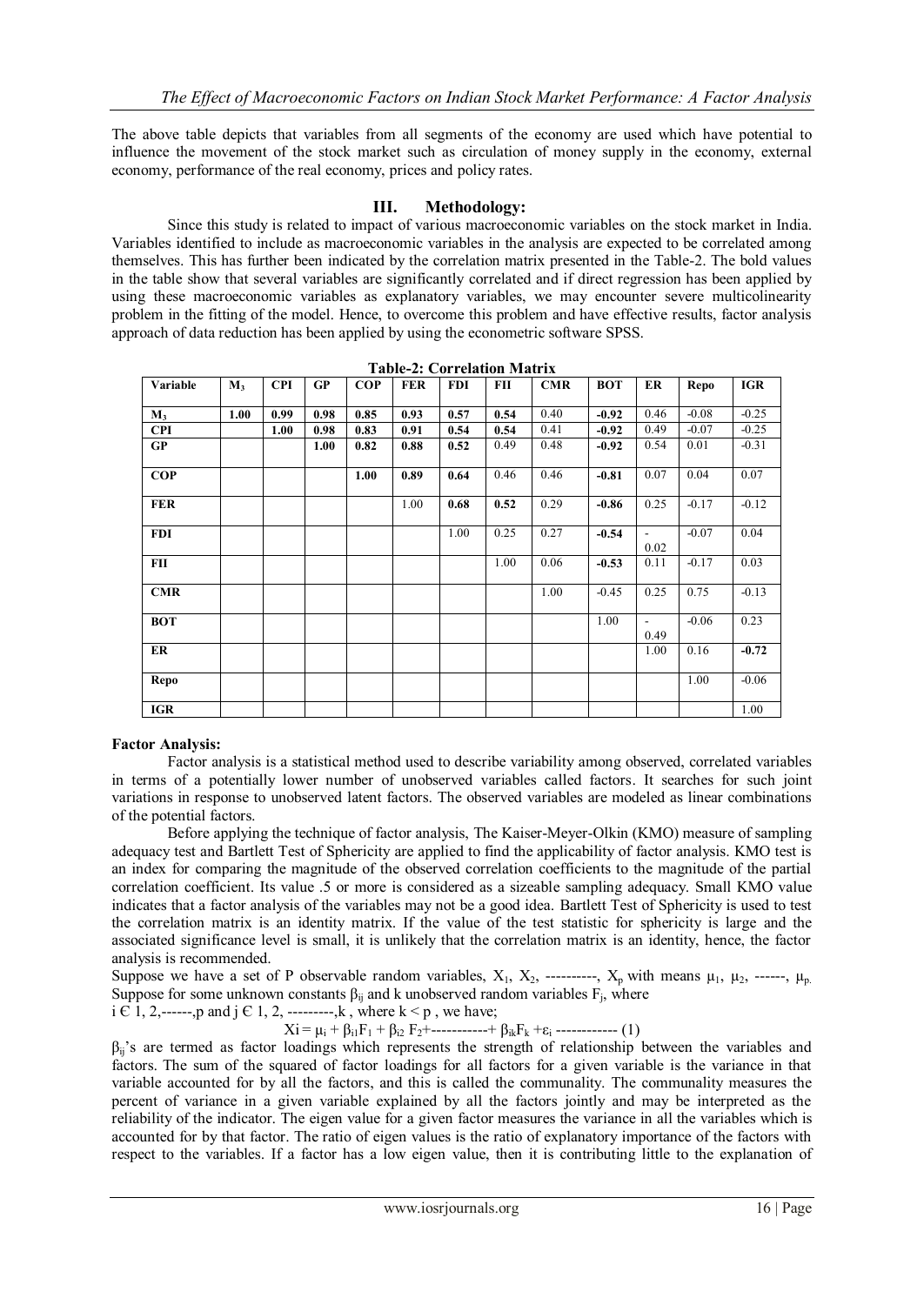variances in the variables and may be ignored as redundant with more important factors. Eigen values measure the amount of variation in the total sample accounted for by each factor.

Now the question arises how are the orthogonal factors extracted? There are generally two types of factor analysis, namely-Confirmatory Factor Analysis (CFA) and Exploratory Factor Analysis (EFA). Since it is very difficult to determine the number of factors in advance, therefore, EFA has been used. In this paper, Principal Component Analysis (PCA) method is used for factor extraction, which is the first phase of EFA. Factor weights are computed in order to extract the maximum possible variance, with successive factoring continuing until there is no further meaningful variance left. The number of factors extracted is determined by the Kaiser Criterion and Scree Plot. The Kaiser rule is to drop all components with eigen value less than 1.0. The Cattell scree test plots the components on the X axis and the corresponding eigen values on the Y-axis. As one moves to the right, toward later components, the eigen values drop. When the drop ceases and the curve makes an elbow toward less steep decline, Cattell's scree test says to drop all further components after the one starting the elbow.

The unrotated output maximises variance accounted for by the first and subsequent factors, and forcing the factors to be orthogonal. This data-compression comes at the cost of having most items load on the early factors, and usually, of having many items load substantially on more than one factor. Rotation serves to make the output more understandable, by a pattern of loadings where items load most strongly on one factor, and much more weakly on the other factors. In this paper, Varimax rotation, an orthogonal rotation of the factor axes to maximize the variance of the squared loadings of a factor on all the variables in a factor matrix, which has the effect of differentiating the original variables by extracted factor. Each factor will tend to have either large or small loadings of any particular variable. A varimax solution yields results which make it as easy as possible to identify each variable with a single factor. This is the most common rotation option.

After extracting the factors, factor score series are derived from the SPSS and the CNX nifty series has been regressed on the factor score series as:

S<sup>t</sup> = α + λ1F1t + λ2F2t + -------------- +λkFkt + ε --------------------- (2)

Where:  $S_t$  is the average index value of CNX Nifty in month t.

 $F_{1t}$ ,  $F_{2t}$ , -------  $F_{kt}$  are the average factor scores in month t for respective factors in month t

 $\lambda_1, \lambda_2, \ldots$   $\lambda_k$  are factor coefficients measuring the strength of factors on the volatility of CNX nifty.

#### **IV. Results and Discussion:**

Given the nature of macroeconomic variables included in the study, and availability of plethora of studies, as presented in the literature review, the problem of correlation among the explanatory variables cannot be ruled out. This calls for diagnostic tests to affirm the presence of the problem. The correlation table-2 has already been displayed. It provides some inkling towards the strong correlation among many of the variables. The correlation matrix provides an introspective view regarding the inter relationship among the variables. The cells keeping bold values explain strong correlation. Therefore, there is no way to demarcate the separate influence of the variables. The correlation matrix at a glance explains that the apparent linear relationship between the variables can be explained in terms three-four factors. The value of determinant of correlation matrix close to zero confirms high correlation between independent variables.

Further, there are certain diagnostic tests that affirm multicolinearity. The KMO value is 0.821 which exceeds 0.5, hence KMO test confirms the correlation among the macroeconomic variables and the factor analysis of the variables is feasible (Table-3). Besides, this result has further been vindicated by the Bartlett's Test of Sphericity. This test has been applied to test the null hypothesis of spherical matrix. The test, as presented in the Table-3, has been rejected at all levels of significance and further supports the possibility of applying factor analysis.

| Table-3: KMO and Bartlett's Test |  |  |  |  |  |
|----------------------------------|--|--|--|--|--|
|----------------------------------|--|--|--|--|--|

| Kaiser-Meyer-Olkin (KMO) Measure of Sampling Adequacy |         |  |  |  |
|-------------------------------------------------------|---------|--|--|--|
| Chi-Squared $(\chi^2)$                                | $2.99*$ |  |  |  |
| Degree of Freedom                                     | 78      |  |  |  |
|                                                       |         |  |  |  |

## \* Stands for Significant Value

Since it has been proved from the foregoing discussion that data reduction technique of factor analysis is plausible. The principal Component Analysis technique using Kaiser criterion has been used to derive the factors. The results are presented in the Table-4. The table shows that out of 12 variables used in the study three factors have been explored which are capable to explain about 79 percent of the variance among variables, of which around half is explained by factor-1 and 15 percent is explained by factor- 2 and factor-3 each.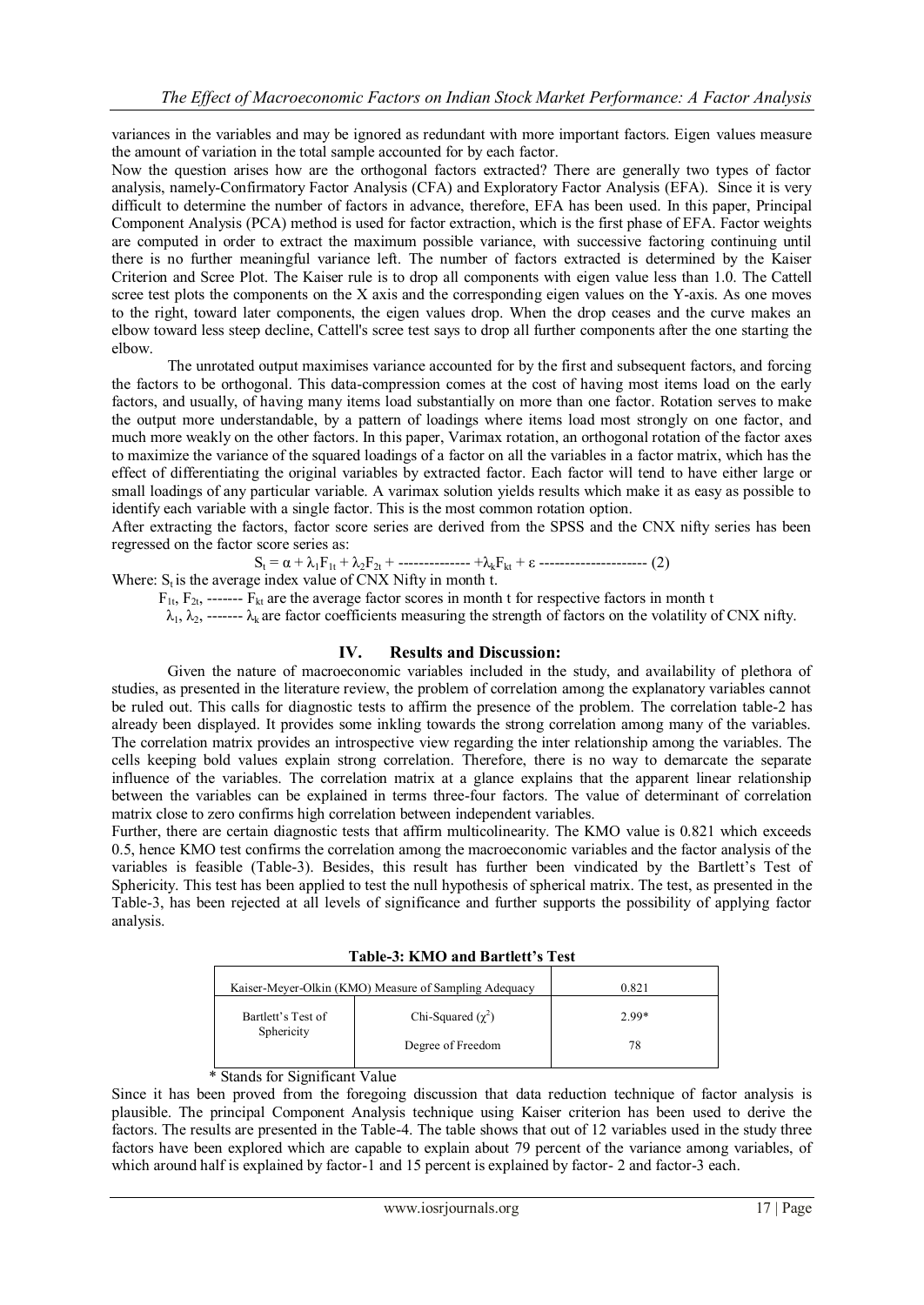*The Effect of Macroeconomic Factors on Indian Stock Market Performance: A Factor Analysis* 

| Comp           | Initial Eigenvalue |                     |               |       | Extraction Sum of Square Loading |               |              | Rotation Sum of Square Loading |          |
|----------------|--------------------|---------------------|---------------|-------|----------------------------------|---------------|--------------|--------------------------------|----------|
| onent          | Total              | $\frac{0}{0}$<br>of | Cumulative    | Total | $\frac{0}{0}$<br>of              | Cumulative    | Total        | $\frac{0}{0}$<br>of            | Cumulati |
|                |                    | Variance            | $\frac{0}{0}$ |       | Variance                         | $\frac{0}{0}$ |              | Variance                       | ve %     |
| 1              | 6.633              | 51.021              | 51.021        | 6.633 | 51.021                           | 51.021        | 6.26<br>7    | 48.207                         | 48.207   |
| 2              | 1.994              | 15.337              | 66.357        | 1.994 | 15.337                           | 66.357        | 2.07         | 15.965                         | 64.172   |
| 3              | 1.626              | 12.507              | 78.864        | 1.626 | 12.507                           | 78.864        | 5            | 14.692                         | 78.864   |
| $\overline{4}$ | 0.940              | 7.234               | 86.098        |       |                                  |               | 1.91         |                                |          |
| 5              | 0.760              | 5.846               | 91.944        |       |                                  |               | $\mathbf{0}$ |                                |          |
| 6              | 0.434              | 3.336               | 95.281        |       |                                  |               |              |                                |          |
| $\tau$         | 0.271              | 2.084               | 97.365        |       |                                  |               |              |                                |          |
| $\,8\,$        | 0.140              | 1.075               | 98.440        |       |                                  |               |              |                                |          |
| 9              | 0.084              | 0.647               | 99.087        |       |                                  |               |              |                                |          |
| 10             | 0.059              | 0.451               | 99.538        |       |                                  |               |              |                                |          |
| 11             | 0.010              | 0.379               | 99.817        |       |                                  |               |              |                                |          |
| 12             | 0.001              | 0.183               | 100           |       |                                  |               |              |                                |          |





Scree Plot is a graphical criterion to determine the number of factors. It has been plotted in the figure-1. With the Scree Test (Cattell, 1966), the eigenvalue associated with each factor and look for a break between the factors with relatively large eigen values and those with smaller eigen values. The factors that appear before the break are assumed to be meaningful and the retained for rotation; those appearing after the break are assumed to be unimportant and are not retained. In figure-1, component numbers are listed on the horizontal axis while eigen values are listed on the vertical axis. The figure-1 clearly shows that after component 3, the plot shows a clear break, hence, corroborate our earlier result of the extraction of three factors.

The principal component analysis (PCA) method provides the relationship between the extracted factors and the variables included in the analysis. It is technically termed as the factor loadings. The results of unrotated component matrix have been presented in the table-5. The value of the factor loadings though indicates the relationships clearly but it is unable to group all the variables clearly identified with the factors. For instance, some variables are appearing with more than one factor with high values of factor loadings. Hence, we are unable to extract the orthogonal factors. By continuing with these extractions we are not able to fully eliminate the problem.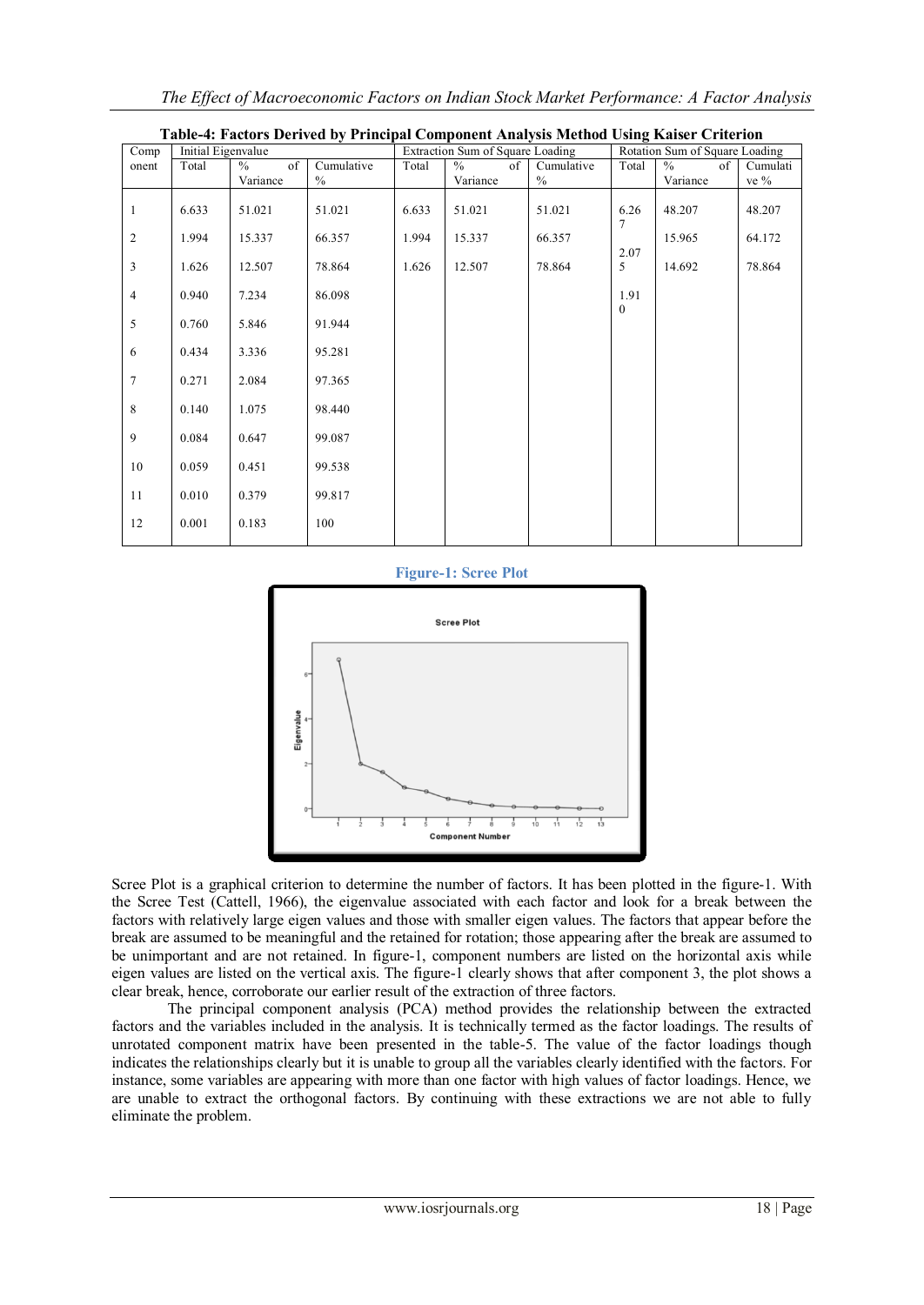| (Extraction Method: Principal Component Analysis) |              |                |              |  |  |  |  |
|---------------------------------------------------|--------------|----------------|--------------|--|--|--|--|
| Variable                                          | Component    |                |              |  |  |  |  |
|                                                   | $\mathbf{1}$ | $\overline{2}$ | $\mathbf{3}$ |  |  |  |  |
| $M_3$                                             | 0.985        | 0.035          | $-0.085$     |  |  |  |  |
| <b>CPI</b>                                        | 0.980        | 0.004          | $-0.097$     |  |  |  |  |
| GP                                                | 0.977        | $-0.084$       | $-0.069$     |  |  |  |  |
| <b>COP</b>                                        | 0.874        | 0.251          | 0.281        |  |  |  |  |
| <b>FER</b>                                        | 0.935        | 0.250          | $-0.028$     |  |  |  |  |
| <b>FDI</b>                                        | 0.625        | 0.342          | 0.197        |  |  |  |  |
| FII                                               | 0.560        | 0.307          | $-0.131$     |  |  |  |  |
| <b>CMR</b>                                        | 0.476        | $-0.514$       | 0.656        |  |  |  |  |
| <b>BOT</b>                                        | $-0.949$     | 0.045          | $-0.001$     |  |  |  |  |
| ER                                                | 0.460        | $-0.691$       | $-0.439$     |  |  |  |  |
| Repo                                              | 0.016        | $-0.652$       | 0.701        |  |  |  |  |
| <b>IGR</b>                                        | $-0.253$     | 0.662          | 0.503        |  |  |  |  |

# **Table-5: Unrotated Component Matrix**

Factor analysis technique provides the facility of factor rotation to generate the orthogonal factors; accordingly varimax technique of orthogonal rotation with Kaiser Normalization has been used. The results are presented in the table-6. Table-6 clearly shows the orthogonal transformation and the values of the factor loadings clearly identify the each variable with only one factor. Variables M3, CPI, GP, COP, FER, FDI, FII and BOT are identified with factor-1. IGR and ER are identified with factor-2 and factor-3 incorporates CMR and Repo. Now, no variable is identified with more than one factor, hence, rotated component matrix gives better picture for more clear interpretation.

| (Varimax Method with Kaiser Normalization) |              |                |                         |  |  |  |  |
|--------------------------------------------|--------------|----------------|-------------------------|--|--|--|--|
|                                            | Component    |                |                         |  |  |  |  |
| Variable                                   | $\mathbf{1}$ | $\overline{2}$ | $\overline{\mathbf{3}}$ |  |  |  |  |
|                                            |              |                |                         |  |  |  |  |
| $M_3$                                      | 0.952        | $-0.257$       | 0.074                   |  |  |  |  |
| <b>CPI</b>                                 | 0.938        | $-0.285$       | 0.084                   |  |  |  |  |
| GP                                         | 0.913        | $-0.329$       | 0.161                   |  |  |  |  |
| <b>COP</b>                                 | 0.918        | 0.166          | 0.192                   |  |  |  |  |
| <b>FER</b>                                 | 0.966        | $-0.053$       | $-0.030$                |  |  |  |  |
| <b>FDI</b>                                 | 0.701        | 0.232          | 0.030                   |  |  |  |  |
| FII                                        | 0.619        | 0.004          | $-0.204$                |  |  |  |  |
| <b>CMR</b>                                 | 0.333        | $-0.041$       | 0.899                   |  |  |  |  |
| <b>BOT</b>                                 | 0.898        | 0.248          | $-0.184$                |  |  |  |  |
| ER                                         | 0.236        | $-0.889$       | 0.190                   |  |  |  |  |
| Repo                                       | $-0.145$     | $-0.006$       | 0.947                   |  |  |  |  |
| <b>IGR</b>                                 | $-0.042$     | 0.863          | $-0.090$                |  |  |  |  |

# **Table-6: Rotated Component Matrix (Varimax Method with Kaiser Normalization)**

Twelve variables included in the study, due to their inter-related nature are converted into three factors and the violation of no multicolinearity assumption of classical linear regression model has been successfully removed.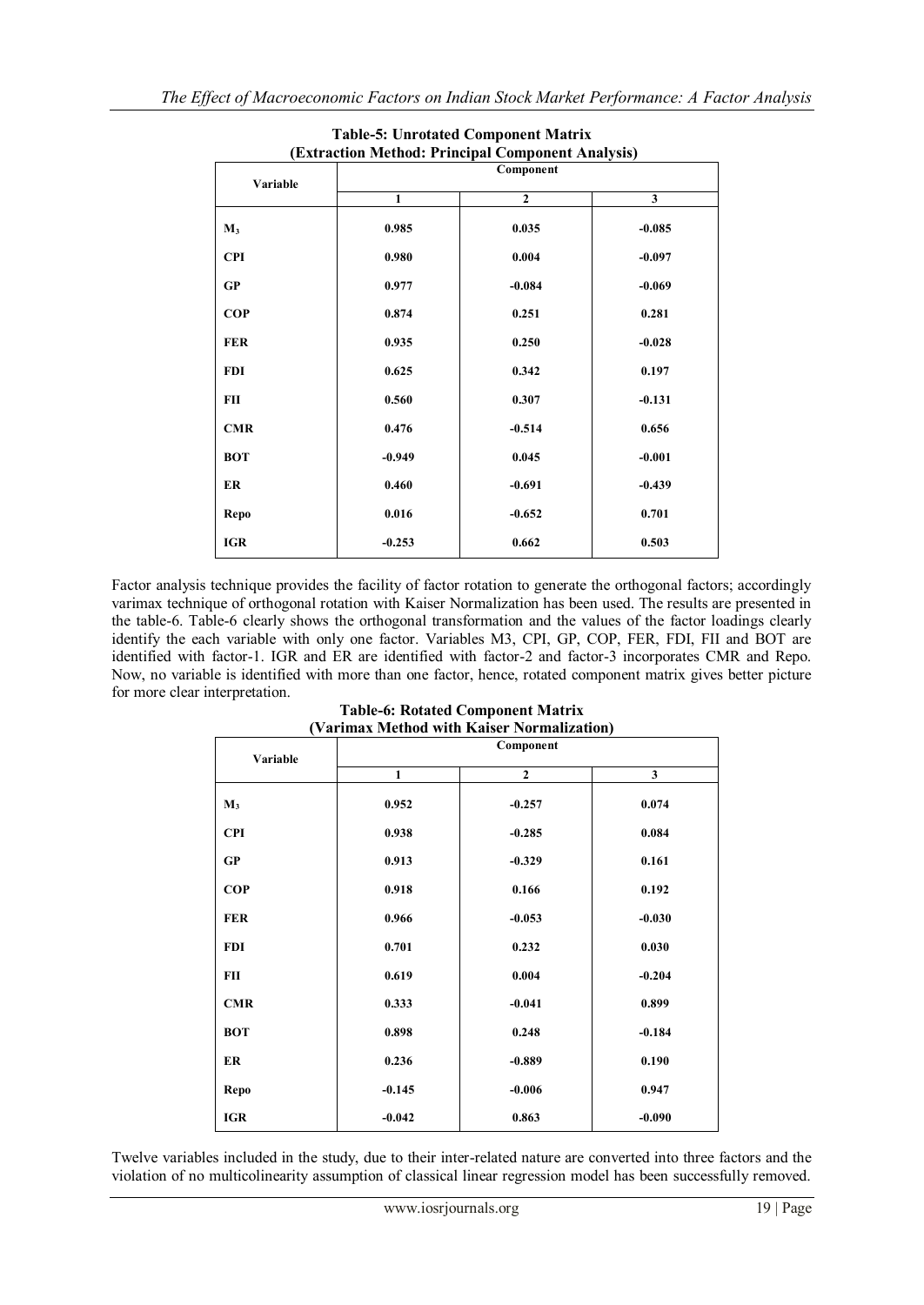Factor  $(F_1)$  is labeled as Macro environment in the economy; Industrial performance has been intuitively labeled as  $F_2$  and  $F_3$  is assigned as policy rates (Table-7).

| Table 7. Inchinication of macro economic variables Grouped by Pactors |                                               |                             |  |  |  |  |
|-----------------------------------------------------------------------|-----------------------------------------------|-----------------------------|--|--|--|--|
| Factor                                                                | Variables                                     | Name Assigned to the Factor |  |  |  |  |
|                                                                       | M <sub>3</sub> , CPI, GP, COP, FER, FDI, FII, | Macro Environment           |  |  |  |  |
| Fı                                                                    | <b>BOT</b><br>ER, IGR                         | Industrial Performance      |  |  |  |  |
| F,                                                                    |                                               |                             |  |  |  |  |
|                                                                       | Repo, CMR                                     | Policy Rates                |  |  |  |  |
| F,                                                                    |                                               |                             |  |  |  |  |

**Table-7: Identification of Macro Economic Variables Grouped by Factors**

It has been established in the abovementioned results that variables in the study can be reduced to three factors with 78 percent explanation of variance among themselves (Table-4). Since we are concerned here the impact of such factors on the performance of Indian stock market. In this context, the CNX nifty index has been regressed on these three factors (Equation-2) whose factor score series have been provided by the SPSS while deriving the factors. The results of such regression are presented in the table-8.

|                 |              | $\mathcal{L}$ - $\mathcal{L}$ |  |  |  |
|-----------------|--------------|-------------------------------|--|--|--|
| Variable/Factor | Co-efficient | T-Value                       |  |  |  |
| Constant        | 3402.91*     | 88.22                         |  |  |  |
| F1              | 1705.61*     | 40.07                         |  |  |  |
| F2              | 280.92*      | 7.26                          |  |  |  |
| F3              | 40.62        | 1.05                          |  |  |  |
| $R^2$           | 0.932        |                               |  |  |  |
| Adjusted $R^2$  | 0.931        |                               |  |  |  |
| F-Statistic     | 665.37*      |                               |  |  |  |
| $_{\rm N}$      | 149          |                               |  |  |  |
| Durban Watson   | 1.84         |                               |  |  |  |
|                 |              |                               |  |  |  |

**Table-8: Impact of Extracted Factor Scores on the CNX Nifty Index** (Dependent Variable: CNX Nifty)

\* Indicates highly significant values

The significant value of the F-statistic and very high value of R squared (0.931) justify the model. Moreover, the model is free from the problem of auto-correlation as the value of Durban Watson is close to two. Multicolinearity problem has already been sorted out. Apart from the macro economic factors stock market is affected by the performance of the company as well as unforeseen events. Indian market is not exceptional, during the period under consideration it might has been affected by the company specific factors as well as the natural disasters. We can see that the value of the constant in the fitted model (Table-8) is highly significant. This has already been proved in the literature of many other developed and developing countries that favorable macro environment is a boon for the stock market and the stocks can trade with high PE values that the faith in the stock market improves considerably. This has also been proved in the economy of India. The coefficient of  $F_1$  turned out to be highly significant meaning thereby Indian stock market is highly responsive to the macro environment. Industrial performance in terms of its growth pattern is highly reflected in the stock market. The table shows that factor  $F_2$  significantly positively reflected in the performance of the stock market. There is lot of hue and cry in the nation towards level of the policy rates. The monetary authorities are being strongly criticized for their policy to continue with high rates. However, it seems from the results presented in the table that optimism in the economy is more responsible for fresh investments in the economy as compared to policy rates. The policy rate factor  $(F_3)$  though positive but proved to be insignificant in explaining the performance of the stock market in India. We may say that some impulses are there due to policy rates change but these are not sustainable, market rely more on the real macroeconomic factors.